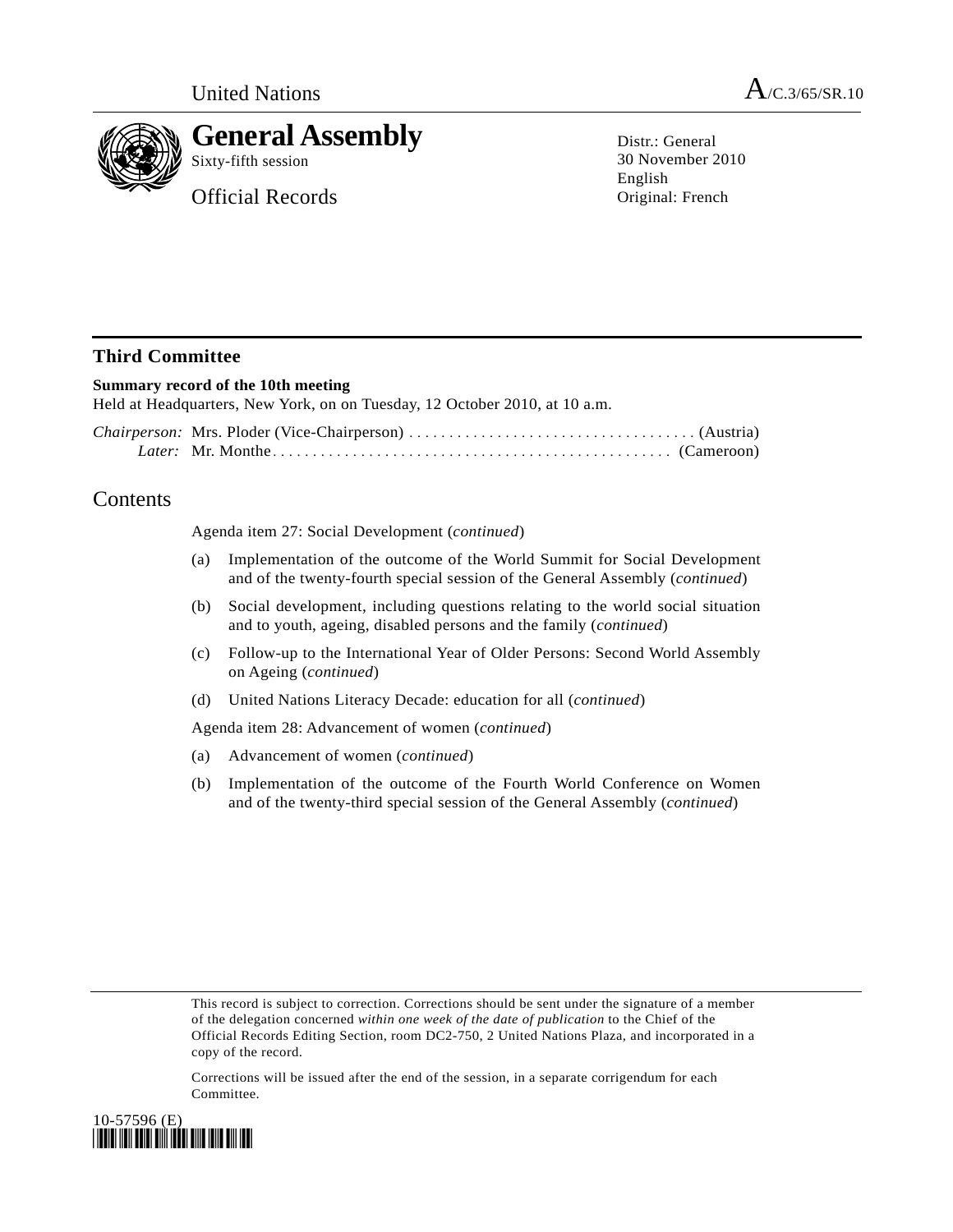*The meeting was called to order at 10.08 a.m.* 

**Agenda item 27: Social Development** (*continued*) (A/C.3/65/L.8, L.9, L.10, L.11 and L.12)

- (a) **Implementation of the outcome of the World Summit for Social Development and of the twenty-fourth special session of the General Assembly** (*continued*) (A/C.3/65/L.11)
- (b) **Social development, including questions relating to the world social situation and to youth, ageing, disabled persons and the family** (*continued*) (A/C.3/65/L.10 and L.12)
- (c) **Follow-up to the International Year of Older Persons: Second World Assembly on Ageing**  (*continued*) (A/C.3/65/L.8)
- (d) **United Nations Literacy Decade: education for all** (*continued*) (A/C.3/65/L.9)

*Draft resolution A/C/3/65/L.11: Implementation of the outcome of the World Summit for Social Development and of the twenty-fourth special session of the General Assembly* 

1. **Mr. Al-Shami** (Yemen) presented draft resolution A./C.3/65/L.11 on behalf of the Group of 77 and China

*Draft resolution A./C.3/65/L.10. Co-operatives in social development* 

2. **Mrs. Sodov** (Mongolia) presented draft resolution A./C.3/65/L.10 on behalf of its sponsors. She noted that co-operatives offered a particularly useful business model in cases of economic difficulty and market dysfunction. In preparation for the International Year of Co-operatives, the purpose of which was to create an environment conducive to cooperatives, to promote the formation and growth of cooperatives, and to raise awareness of their contribution to economic and social development, 16 countries had already appointed co-ordinators, and the United Nations system was working in partnership with the media, the academic world and the International Co-operative Alliance to ensure the success of that event. Adoption of the draft resolution would allow planned activities to get underway and would give greater impact to the International Year.

*Draft resolution A./C.3/65/L.12. Realizing the Millennium Development Goals for persons with disabilities towards 2015 and beyond.* 

3. **Mrs. Hernando** (Philippines) presented draft resolution A./C.3/65/L.12 on behalf of its sponsors. Recalling that the draft contained a request to the Secretary-General to organize a high-level meeting on strengthening efforts to ensure the inclusion of persons with disabilities in all aspects of development activities, she said that the sponsors were ready to engage in unofficial consultations with delegations that doubted the relevance of the initiative.

4. **The Chairperson** announced that Chile was cosponsoring the draft resolution.

*Draft resolution A./C.3/65/L.8. Follow-Up to the Second World Assembly on Ageing* 

5. **Mr. Al-Shami** (Yemen) presented draft resolution A./C.3/65/L.8 on behalf of the Group of 77 and China

*Draft resolution A./C.3/65/L.9. United Nations Literacy Decade: education for all* 

6. **Mrs. Sodov** (Mongolia) presented draft resolution A./C.3/65/L.9, for which Bangladesh and Chile were the cosponsors. She noted that the text sought to draw attention to the fact that much remained to be done in light of the target dates set for achieving the objectives of the United Nations Literacy Decade and the second of the Millennium Development Goals – guaranteeing primary education for all – and that a renewed political commitment and greater investments were required on the part of member States.

7. **The Chairperson** announced that Cameroon was cosponsoring the draft resolution.

**Agenda item 28: Advancement of women** (*continued*) (A/65/336)

- (a) **Advancement of women** (*continued*) (A/65/38, A/65/208, A/65/209, A/65/268, A/65/218, A/65/334 and A/65/354-S/2010/466)
- (b) **Implementation of the outcome of the Fourth World Conference on Women and of the twenty-third special session of the General Assembly** (*continued*) (A/65/204 and A/C.3/65/L.7)

8. **Mrs. Hoang Thi Thanh Nga** (Vietnam) hailed the creation of UN Women and the appointment of Mrs. Michelle Bachelet as its head. She also welcomed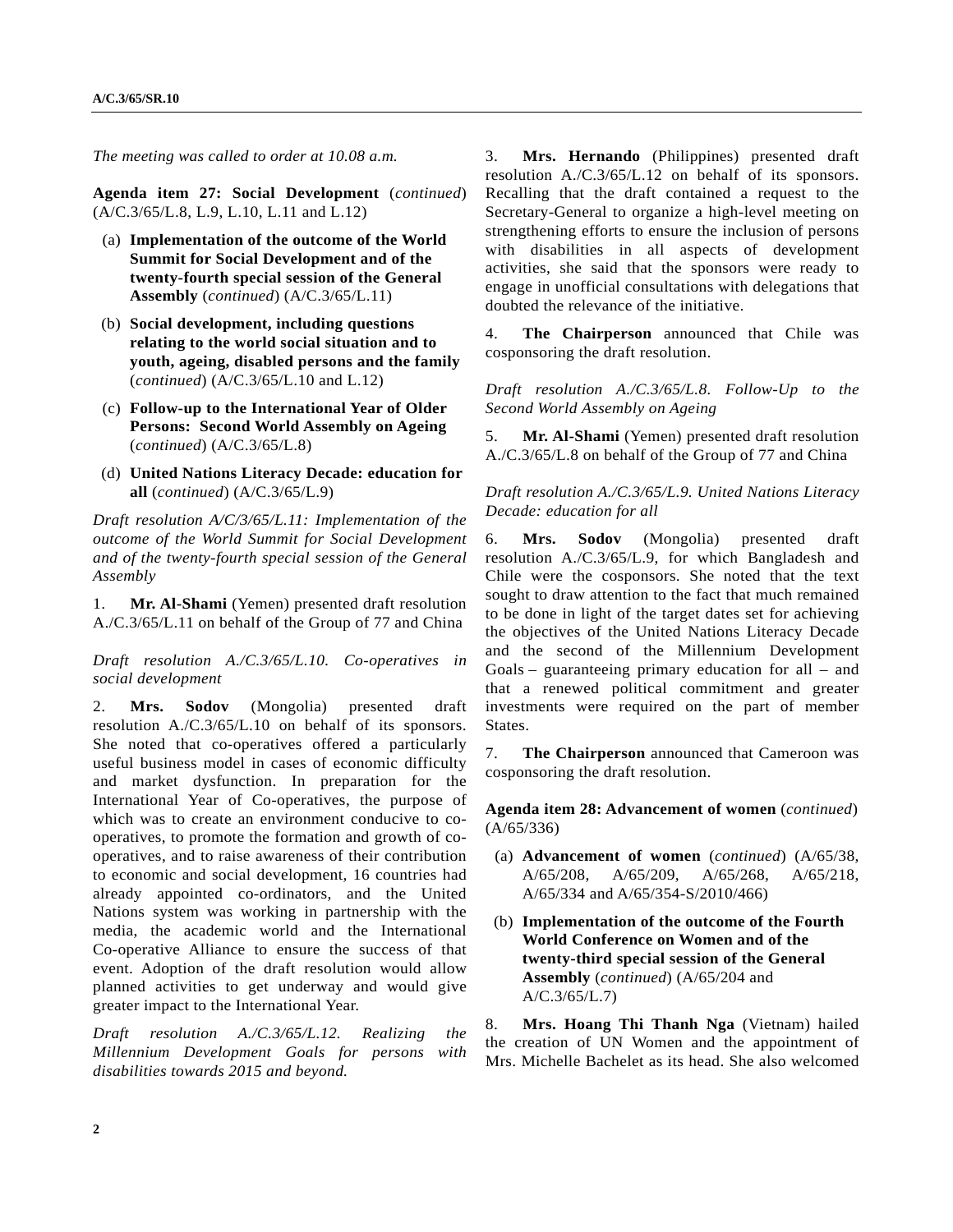the steps taken by States to improve their legislation for protecting women against violence and discrimination, to adopt national action plans focused on women's empowerment and their participation in decision-making, and to strengthen prevention and awareness raising efforts. Despite the progress made, there were a number of questions that deserved attention.

9. First, it was important to achieve a smooth transition to the new entity and to ensure close and comprehensive co-ordination between UN Women and other development assistance agencies. In conflict or post-conflict situations, there would have to be greater co-ordination between UN Women and peacekeeping missions in order to assert the role of women in all strategies and at all stages of the peace process.

10. Second, the UN and member States would have to strive to institute laws and policies to promote women's active participation in economic activities and decision-making. Such participation would be facilitated if women had readier access to education and training.

11. Third, women must be seen as agents of change and not merely as victims. Vietnam had experienced a post-conflict situation and was convinced that women could play an active role in building peace and reconstructing their country, provided measures were taken to encourage them to do so, and that their needs in such areas as health and education were taken into account.

12. Vietnam had always made women's participation a priority of its development policies. Aware of the importance of education for women's empowerment, the Vietnamese government had drawn up a national action plan for the advancement of women and a national action plan on education for all, and women now represented nearly half of enrolment across all levels of education.

13. Much remained to be done to improve gender equality in rural areas and in the labour market, and to ensure equality of opportunities, salaries and access to decision-making positions. Vietnam was ready to cooperate with all its partners, and in particular within the Association of Southeast Asian Nations, to achieve that common objective.

14. **Mrs. Abdolmaleki** (Islamic Republic of Iran) declared that the Islamic Republic of Iran had an environment that was favourable to the advancement of women, one that drew its inspiration from religious teachings, the principle of moderation, and the precept of strengthening the family.

15. The most recent statistics showed that female employment had risen by 14.53%, that the literacy rate had reached 80.34%, and that in higher education 68% of students and 30% of the faculty were women. In the health sector, women represented 40% of specialized physicians and 98% of gynaecologists. In the context of the national system for treating HIV, the country now had 150 HIV screening centres. In the political sphere, the number of women on municipal and village councils had increased by 80%, and 2,334 women were currently playing an active role in the village decisionmaking process.

16. At the same time, the Islamic Republic of Iran had prepared a charter of women's rights and duties, based on three pillars – spirituality, justice and security – within the framework of religion and national principles. Legislation also reflected the many areas of progress with respect to women's rights and family matters, for example the right to child custody, the right to file for divorce, and equality in obtaining "blood money" from insurance companies.

17. In keeping with Islamic values and precepts, it was important to adopt a fair position on the rights and freedoms of women and to take into account their particular biological and emotional characteristics. In fact, equality failed to recognize the natural differences between men and women. The basic and most important unit in Iranian society was the family, and in its development programmes the Islamic Republic of Iran was seeking to strengthen that unit by promoting women's empowerment within the family.

18. Finally, the Islamic Republic of Iran saw the recent economic crisis as the direct result of worldwide political injustice and to remedy that situation it was calling for a change of economic system, justice for all, and morality instead of mere profit-seeking.

19. **Mrs. Sapag** (Chile) welcomed creation of the United Nations Entity for Gender Equality and the Empowerment of Women. She was also pleased with the progress that States had made in implementing the recommendations from the in-depth study on all forms of violence against women, dealing with the promotion of gender equality, the protection of women's rights, and the elimination of physical and psychological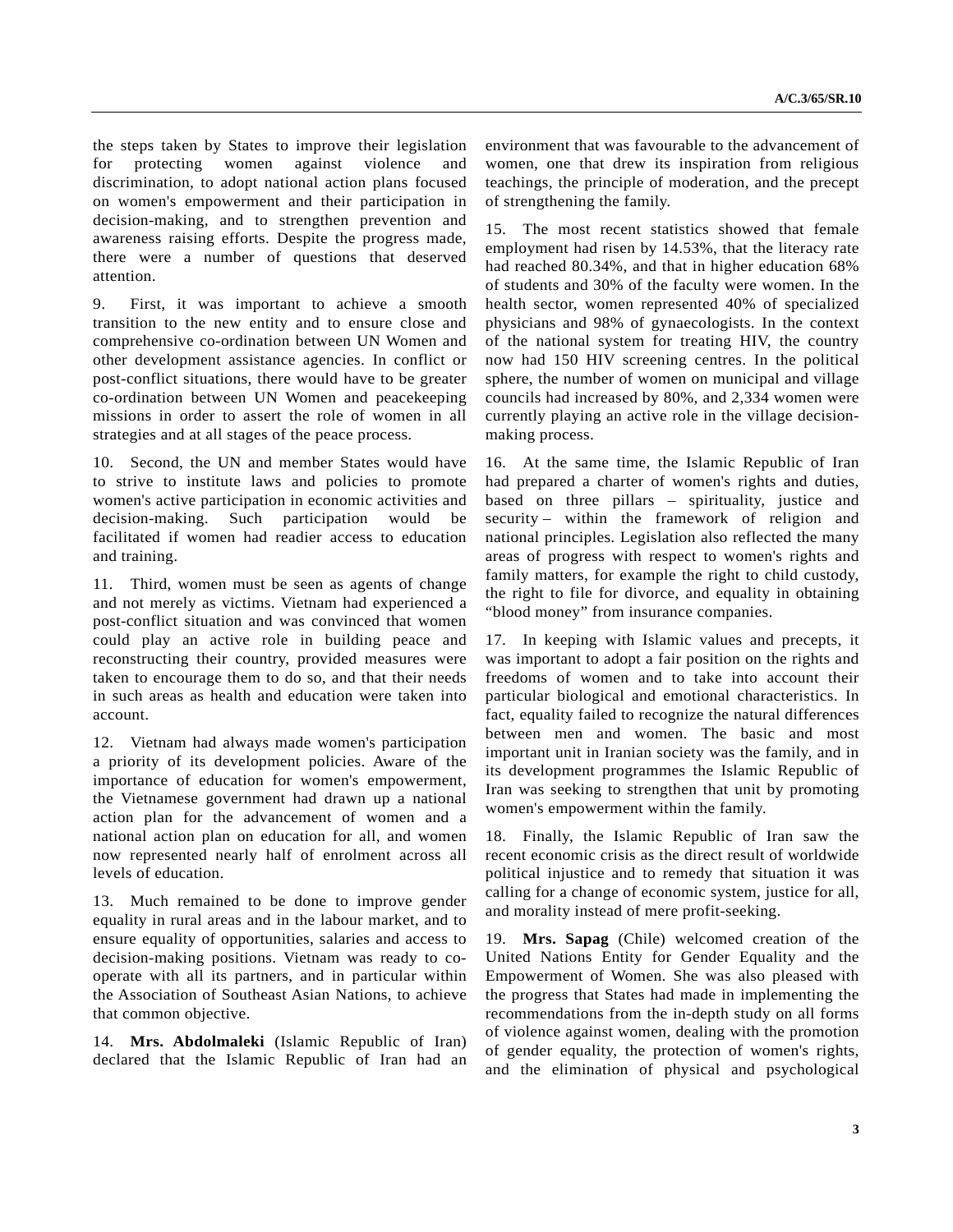violence against women. Mrs. Sapag hoped that States would report on their actions in this regard, as a way of helping to disseminate best practices.

20. Chile was concerned by the problem of violence against women and children, particularly sexual violence, in conflict situations, and it recognized women's role as agents of peace and of change. In a move to implement Security Council resolution 1325 (2000) on women, peace and security, Chile had instituted a national action plan to protect women in cases of conflict and to involve them in the peace process.

21. Chile was pleased to note that 28 countries had taken steps within their national health policies to end obstetric fistula, which continued to pose a danger for millions of women, and it underlined the need to train and maintain health personnel, especially in the primary health field.

22. Chile had taken measures to promote the Protocol to Prevent, Suppress and Punish Trafficking in Persons, Especially Women and Children, supplementing the United Nations Convention against Transnational Organized Crime.

23. For the period 2010-2014, the new government would be working through the National Women's Service to promote the economic emancipation of women by facilitating their access to the labour market, increasing their employment possibilities, giving both women and men the possibility of reconciling working and family life, and strengthening the role of the family as the foundation of society. As part of the emergency reconstruction programme, it had already launched a campaign to involve women in rebuilding the country, which was ravaged by the earthquake of February 2010, and it had created an advisory commission on women, work and motherhood, comprising experts of both sexes in the areas of work, family, motherhood and the economy, as well as representatives of labour and management.

24. **Mrs. Carol Fulp** (United States of America) said that the creation of UN Women represented more than a simple reform of the United Nations system, and she welcomed the appointment of its head, Michelle Bachelet, who had the leadership experience needed for that job. For 2010 the United States had contributed \$5.985 billion to the United Nations Development Fund for Women (UNIFEM), currently folded into UN Women. The United States would seek to ensure that UN Women had sufficient resources to carry out its mission and would participate actively in the work of its Executive Board.

25. The United States envisioned that UN Women would have a comprehensive mandate to mainstream gender equality throughout the UN system. Aware that the empowerment of women and girls and the full achievement of their potential, especially in health and education, would serve to improve living conditions and institute an environment of peace and prosperity, the United States government hoped that UN Women would inform policies and implement programmes to ensure women's full and equal participation in political, economic and social life, including in conflict prevention and peace building, and to combat violence against women.

26. UN Women would be conducting the bulk of its work in the field, and it would need to have the required number of staff to work with other UN agencies and government ministries to align programmes with women's strengths and needs in order to effect real change in their lives.

27. Although UN Women had a key role to play in addressing women's empowerment, its creation did not relieve other UN organizations of their responsibility to consider how their work impacted women. Rather, UN Women should serve as a catalyst to ensure that all parts of the UN system were mainstreaming gender considerations throughout their activities.

28. **Mrs. Azusa Shinohara** (Japan) was pleased that the 54th session of the Committee on the Status of Women had commemorated the 15th anniversary of the Fourth World Conference on Women. She also welcomed the creation of UN Women, recognizing the need to mainstream the issue of gender equality in all areas of the United Nations' work, and she declared that her country would contribute actively to the activities of the new entity.

29. At the high-level General Assembly meeting held in September 2010 on the Millennium Development Goals, Japan had announced the adoption of new health and education policies, with a particular focus on maternal, newborn and child health. The Japanese government was committed to provide \$5 billion over five years beginning 2011 for financing these policies. With its partners in the international community, Japan had set the objective of saving the lives of 680,000 mothers by ensuring a continuum of health services,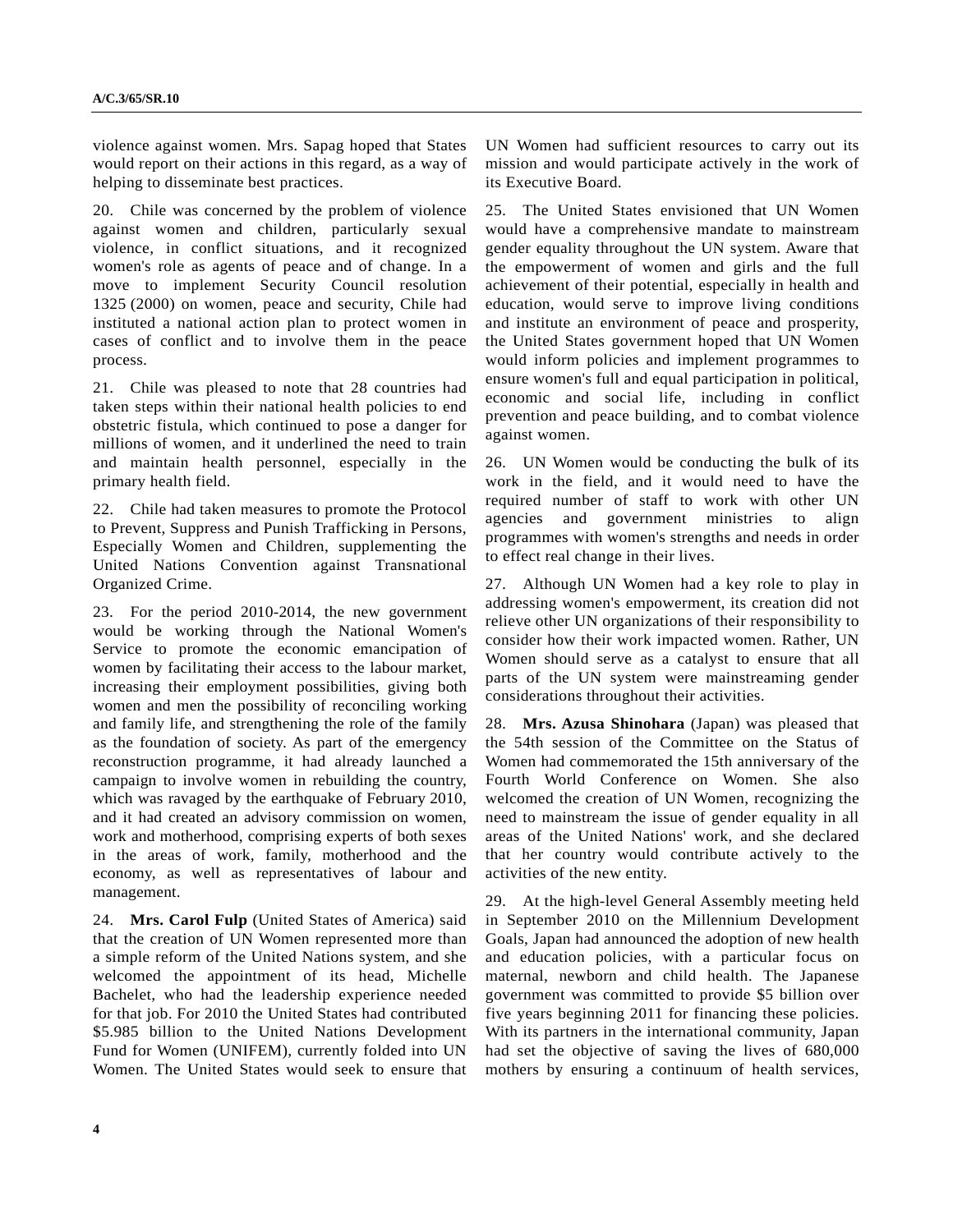including prenatal and antenatal care. In this way Japan would be contributing to achievement of millennium development goal (MDG) 5 (improving maternal health) and also MDG 3 (promoting gender equality and women's empowerment), which was related to the achievement of all the other MDGs.

30. In the run-up to commemoration of the 10th anniversary of Security Council resolution 1325 (2000) on women, peace and security, Japan hoped that a comprehensive set of indicators to track implementation of the resolution would be adopted and implemented shortly. As part of its development assistance in post-conflict countries, Japan was giving priority to strengthening women's participation in conflict prevention, conflict resolution and peace building. Through the United Nations Trust Fund for Human Security, Japan was financing a project in Sri Lanka that included vocational training for widows so that they could take an active role in post-conflict society. In 2010, as chair of Asia-Pacific Economic Co-operation (APEC), Japan had hosted three meetings on the subject of gender equality, to promote networking among women leaders and encourage the economic empowerment of women.

31. On the domestic front, Japan had been vigorously engaged in efforts to create a gender-equal society and to promote women's empowerment. In December 2009 it had launched a new action plan of measures to combat trafficking in persons. In 2010, the Japanese government would finalize the "third basic plan for gender equality", which would include expanding women's participation in decision-making processes and taking steps to resolve their employment problems. Japan would also be addressing the concluding observations of the Committee on the Elimination of Discrimination against Women on Japan's sixth periodic report.

32. **Mrs. Al-Thani** (Qatar) said her country was applying the Beijing Platform for action in a manner consistent with Sharia and its social values. Qatar was convinced of the importance of strengthening women's rights in the context of consolidating the rights and duties of the family, the pillar of society. Her country had opened the way to progress in the field of gender equality and women's empowerment, and was applying a comprehensive strategy to promote women and all members of the family.

33. The Supreme Council on Family Affairs was responsible for women's empowerment. On the legislative front, the right of women to vote and to stand for election encouraged their participation in decision-making. Laws relating to women and the family were regularly reviewed to take into account the international commitments of Qatar, which was a party to the Convention on the Elimination of All Forms of Discrimination against Women. Measures taken to improve women's access to employment were producing a steady increase in the proportion of women in the workforce, in both the public and private sectors, providing opportunities for part-time work and teleworking, and offering training and assistance to small businesses

34. Specialized independent institutions had been established to combat violence against women, and 24-hour hotlines are available for families and children. Aware of the importance of education, Qatar had undertaken to improve the quality of public education. Qatar saw in the continuation of conflict in various parts of the world a major obstacle to ending the violence and the physical abuse that women were suffering, particularly those living under foreign occupation. Finally, Qatar welcomed the creation of UN Women

35. **Mrs. Abubakar** (Libyan Arab Jamahiriya) welcomed the creation of UN Women. The country attached great importance to the provision of health care for women during and after pregnancy. Thus, 98% of Libyan women had access to prenatal healthcare facilities, and as a result the maternal and infant mortality rates had dropped from 77 per 100,000 live births in 1992 to 27 in 2007. In 2005, the life expectancy of Libyan women was 75 years.

36. Aware of the importance of women's rights, as enshrined in Sharia law, the Libyan Arab Jamahiriya had promulgated various laws to achieve gender equality and to end sexist discrimination. Libyan law guaranteed women equal rights in all fields, including social security, retirement, property ownership and social activities, and it granted them 14 weeks of paid maternity leave. The Citizenship Law (Law 24 of 2010) allowed the children of a Libyan woman married to a foreigner to obtain Libyan citizenship. Under Law 10 of 1984 on marriage and divorce, men who wanted to take a second wife must obtain the written consent of their spouse. Law 12 of 2010 on the advancement of women guaranteed provision of day-care services.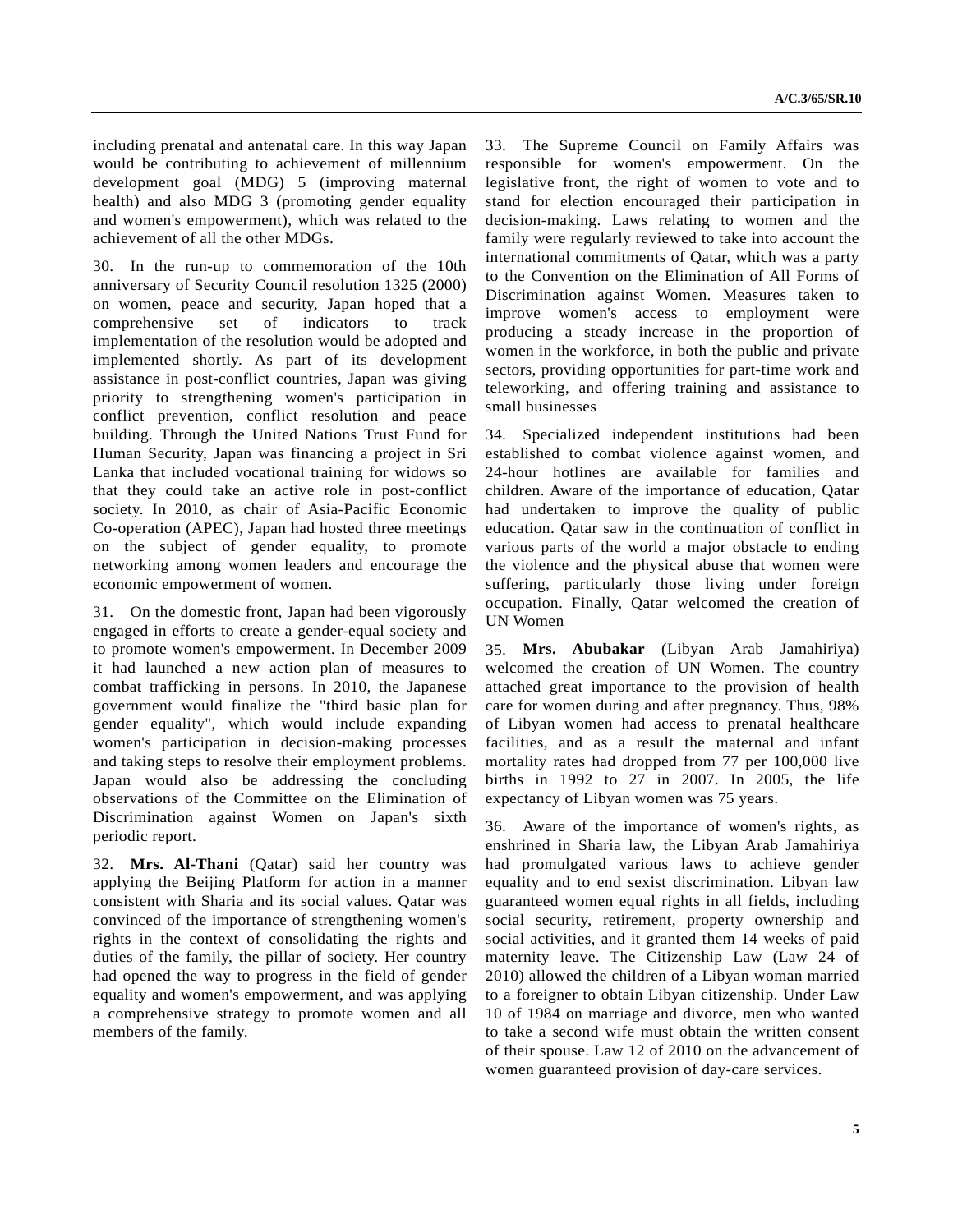37. The Libyan delegation was particularly concerned at the deteriorating humanitarian situation of Palestinian women, whose rights were being gravely violated by the Israeli occupying power, and it was also alarmed at the persecutions that the Palestinian people in general were suffering, in flagrant disregard of international human rights instruments. The continued occupation, the siege of Gaza, and the construction of settlements were examples of these violations.

38. The Libyan Arab Jamahiriya was also very concerned at the deteriorating situation of women in Africa, due to the spread of disease, hunger and poverty. It urged the international community to pay more attention to the situation of these women and to help them overcome the crisis that was preventing them from achieving their potential in the areas of education, health and development, under conditions of safety and security. The Libyan Arab Jamahiriya was calling for an end to violence against women in all its forms, especially during armed conflicts. In particular, it condemned the traffic in human beings and violence against female migrants, and it had joined the Group of Friends United against Human Trafficking.

39. **Mrs. Cho Hyung-hwa** (Republic of Korea) said that significant progress had been made during the year in promoting women's rights, with the boosting of United Nations resources and the redoubling of efforts to improve maternal health. The Republic of Korea welcomed the creation of UN Women and hoped that this new entity would make the UN system more accountable and effective in responding to gender issues. Her country also approved the creation by the Human Rights Council of a working group to examine the question of discrimination against women in legislation.

40. Regretting the slow progress towards the millennium goal relating to maternal health, which could be blamed primarily on insufficient investment, Mrs. Cho said that health was not only a fundamental right but also an indispensable element for empowering women. The Republic of Korea welcomed the Secretary-General's launch of the Global Strategy for Women's and Children's Health. For its part, it would increase spending on maternal, newborn and child health.

41. Efforts to improve the status of women continued to face obstacles, however, including the fact that the majority of children not in school were girls and the

fact that women represented the majority of poor people in the world, with increasing numbers of them living below the poverty threshold.

42. Since the 1960s, the Government of the Republic of Korea had been striving to reinforce women's political and economic capacities, and had been taking account of their needs and interests in the planning of national policies. Women's empowerment had been mainstreamed at all stages of the national development plan's implementation, particularly in the fields of education, employment, culture, international co-operation and social life. Political parties were required to ensure that women accounted for at least 50% of candidates presented for general elections.

43. In the current situation, the international community must give thought to the status of disabled women, women refugees, and women living below the poverty threshold, as well as to the problem of violence against women. It was to be hoped that these problems would be effectively addressed in the context of global collaboration for making gender equality a reality.

44. Speaking on behalf of a youth delegation from the Republic of Korea, Ms. Kim Jiyeon said that her country's government had adopted various measures, including laws for promoting gender equality. She stressed the importance of education in achieving the principle of gender equality throughout life. To be effectively assimilated at an early age, that principle must be enshrined in school programmes and publicized in the media, particularly via the Internet and online social networks. Sexist stereotypes continued to hinder adolescents in achieving their potential, and boys and girls alike must be encouraged to follow courses of study traditionally reserved to one sex or the other. Educating young people in such questions as pregnancy and childbirth could help protect women and their families. There was also a need to correct the disinformation that many teenagers were receiving, especially over the Internet. Teenagers who had adopted the principle of gender equality could play a key role in society.

45. **Mr. Butt** (Pakistan), quoting from one of the reports presented by the Secretary-General on the different aspects of the advancement of women, said that violence against women had its origin in the historically unequal power relationships between men and women, and that all forms of violence against women constituted a major impediment to the ability of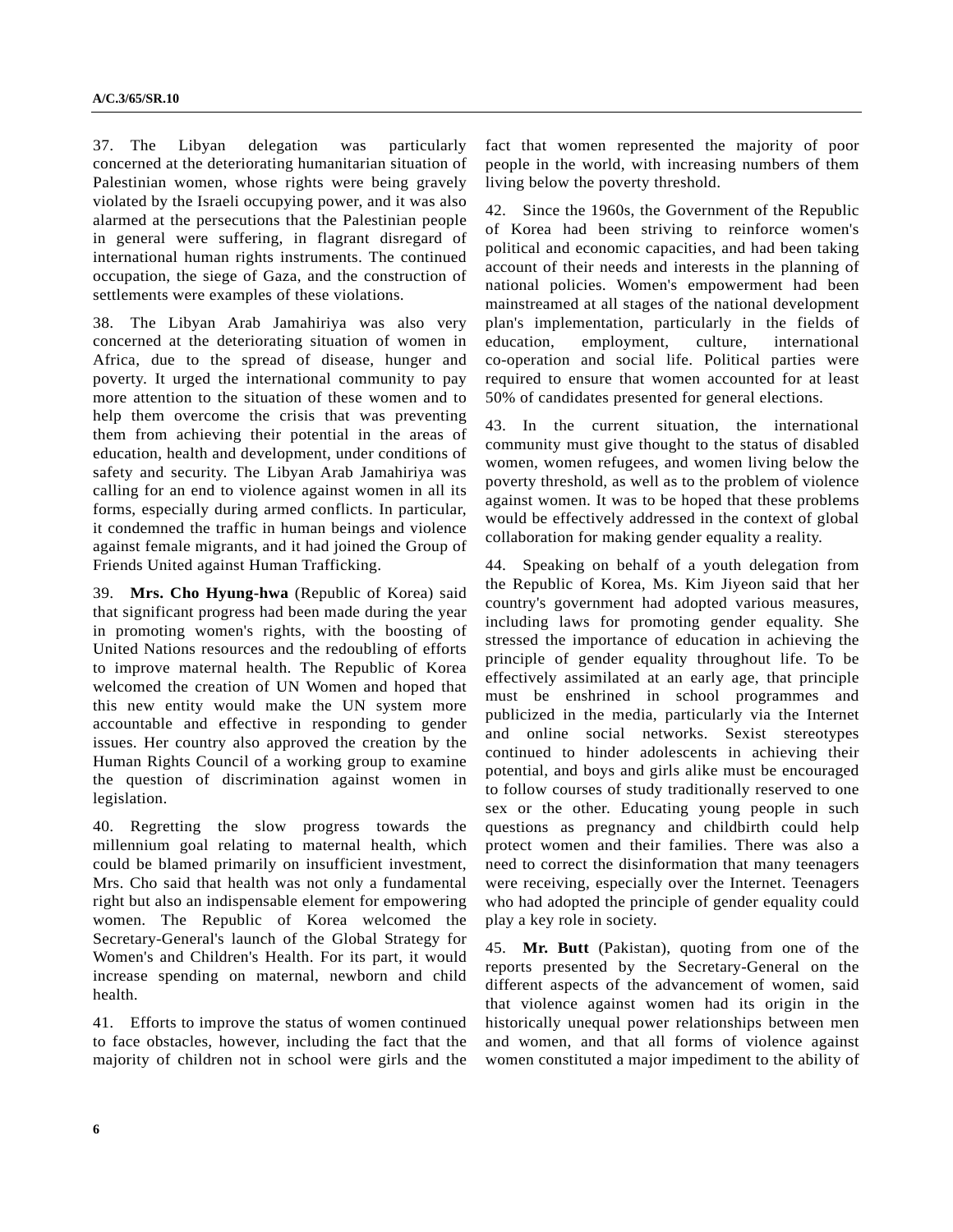women to make use of the capabilities. He hoped that progress towards achieving gender equality and women's empowerment would be significantly reinforced by creation of UN Women, and he announced that, having presented its candidacy for the Executive Board of the new entity, Pakistan was counting on the support of other member States.

46. Pakistan's constitution guaranteed equal rights for all citizens, without discrimination based on caste, colour, sex or race. It also guaranteed women's participation in all areas of public life. Successive governments had adopted measures to improve the status of women and to eliminate discrimination in both public and private sectors so as to ensure their progressive empowerment. The national strategy focused on the following actions: reducing the feminization of poverty, promoting gender equality, ending violence against women, and adopting appropriate legislation to remedy structural imbalances and empower women.

47. Pakistan had been the first Muslim country to elect a female prime minister, and the first country in South Asia to have a woman serve as speaker of the National Assembly. Women held 17 of the 100 seats in the Senate, and 76 of the 338 in the lower house. In addition, three Pakistani women had mandates under special procedures. A national commission on the status of women had been created in 2000, and a procedure to give it fully autonomous status was under way. Pakistan had adopted laws protecting the rights of women, including one protecting women from harassment in the workplace. It had also launched the Benazir Programme of income support, which provided aid to poor female heads of household.

48. The recent 15-year review of implementation of the Beijing Declaration and Platform for Action had highlighted the progress made in working out policies at the global, regional and national levels, but it had also revealed persistent inequalities among regions and within countries in all 12 critical areas of the action plan. The global economic crisis has worsened the feminization of poverty. With the 2015 deadline just five years away, the international community must redouble its efforts to achieve all the millennium goals relating to the status of women. Above all, it was important to preserve international co-operation and partnerships in this regard. The international community must honour its commitments relating to official development assistance, it must extend debt

relief, and it must open markets in particular to female entrepreneurs.

49. It was important to bear in mind the situation of women who were suffering the consequences of armed conflicts and foreign occupation. While many international bodies had considered their fate in recent years, the perpetrators of crimes against humanity continued to enjoy impunity under some countries' national security laws. The competent bodies of the United Nations system must strive to remedy the situation of those women, who were in effect faced with double discrimination.

50. **Mrs. Rubiales de Chamorro** (Nicaragua) welcomed the creation of UN Women and the appointment of Michelle Bachelet as its Executive Director.

51. Eager to promote gender equality and women's rights, the revolutionary government of Nicaragua was taking account in its policies of the provisions of the Beijing Declaration and Platform for Action, the outcome documents from the 23rd special session of the General Assembly, and the Convention on the Elimination of All Forms of Discrimination against Women and its protocols.

52. When it came to the exercise of power and decision-making, Nicaragua had launched a programme (Modelo del Poder Ciudadano) to empower women by having them participate directly in decisionmaking at the national and international levels. More than 69,000 women were currently participating in that programme. Mrs. Chamorro also noted that in the 2008 municipal elections 23 women had been elected as mayors, while parliament had 19 female deputies and more than 45% of management positions in the country were held by women.

53. In the education field, the reestablishment of free schooling had made it possible to enrol more than 800,000 girls and boys. Thanks to the national literacy campaign (Yo Si Puedo, "Yes I Can"), supported by the sister republic of Cuba, more than 235,000 women had learned to read and write.

54. Nicaragua insisted on the right to free health care. Its family and community-based programme of health promotion and protection had reduced maternal and infant mortality since 2006. Since 2007, a number of infectious diseases had been eradicated and, in 2008,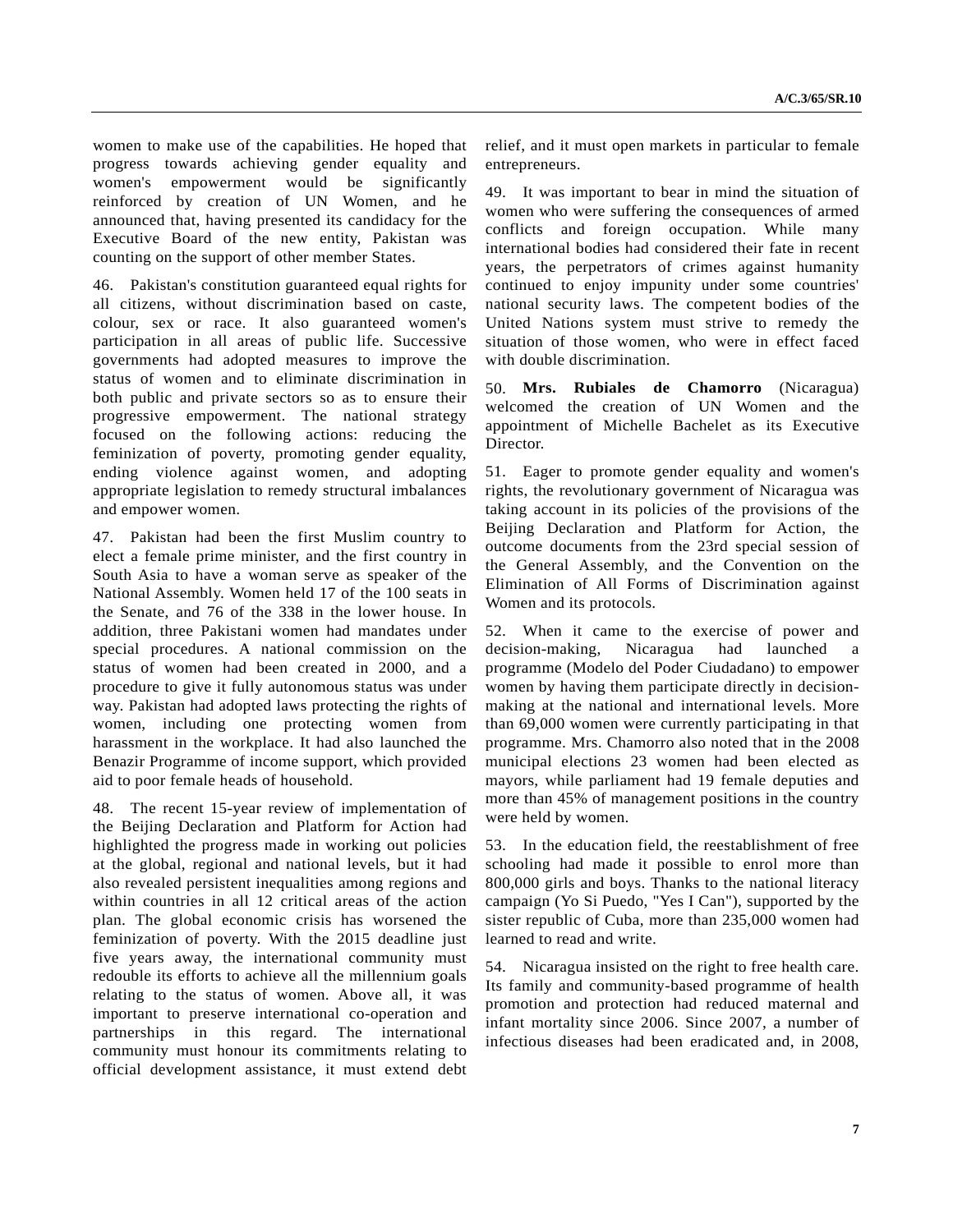734 sero-positive persons, including 54 pregnant women, had received antiretroviral treatment.

55. When it came to combating violence against women, Nicaragua had created special police stations to assist women, and shelters for victims of family violence.

56. The Nicaraguan government was convinced that gender equality and women's empowerment were key factors in social and economic development. It was striving to reduce extreme poverty and hunger through its national human rights programme, which asserted the right to food security and sovereignty. The goal was to encourage sustainable development in the context of the global crisis, through programmes designed to give 80,000 rural families access to the means of production over a period of five years. These programmes had benefited from the solidarity and co-operation of the Bolivarian People's Alliance (ALBA). According to the United Nations Food and Agriculture Organization (FAO), Nicaragua was one of 16 countries that had reduced their poverty index.

57. No matter how hard a country might strive to achieve the millennium development goals, it would be condemned to poverty and under-development if it were denied its right to development. Consequently, as long as co-operation from developed countries remained limited and saddled with political considerations, women would be unable to exercise their basic rights fully.

58. Mrs. Chamorro welcomed adoption of the United Nations Global Plan of Action to Combat Trafficking in Persons. Putting an end to that scourge, of which women and children were the principal victims, would require more co-ordinated action at the global level, in accordance with the principle of shared but differentiated responsibility.

59. Finally, Nicaragua was concerned that countries were adopting laws to criminalize migrations, thereby exposing women to violence and discrimination. It found unacceptable the capitalist principle that granted freedom of circulation to goods and capital but prohibited the movement of workers. The best way to forestall migrations was to invest in human beings in developing countries, instead of building repressive walls, at a time when countries claimed to be fighting for the essential freedoms of human beings.

60. **Mrs. Bouhamidi** (Morocco) welcomed the creation of UN Women and noted with satisfaction the measures proposed in the Secretary-General's report on the intensification of efforts to eliminate all forms of violence against women, intended to reduce the frequency and repercussions of acts of violence against women. In 2008, as part of its efforts towards the millennium development goals, Morocco had launched a "multisectoral programme to combat gender-based violence by empowering women and girls", which involved an analysis of the phenomenon of violence, the offer of services to the victims, legislative reforms, and public awareness campaigns.

61. Mrs. Bouhamidi stressed the importance both of protecting women and girls in conflict situations and of promoting the role of women in peace-building and national reconstruction, as well as in the economic and social development of society.

62. Promoting the role and the rights of women was the centrepiece of the Moroccan government's efforts, as was evident in the many legal and institutional reforms enshrining the principle of gender equality (notably in the Family Code, the Moroccan Nationality Code, and the electoral law), the presence of ever more women in representative, executive and judicial institutions, implementation of a national strategy and action plan, public awareness campaigns, and annual publication of a report on gender equality.

63. **Mrs. Murphy** (Holy See) said that, while much remained to be done, there had been considerable progress in many countries in promoting the dignity of women. Increasing numbers of States are adopting comprehensive legislation imposing penalties for violence against women while providing assistance and protection for victims. It was essential to meet the short-term needs of victims, by protecting them against renewed acts of violence, by giving them full access to the justice system, and by attending to their psychological and spiritual health, while at the same time addressing their long-term needs, for example by providing them with housing and work.

64. Mrs. Murphy welcomed the creation of the United Nations Global Plan of Action to Combat Trafficking in Persons and stressed the need for States to attack the conditions that made women and children vulnerable to trafficking, such as poverty and lack of employment and education opportunities. She considered that legislation on prostitution, child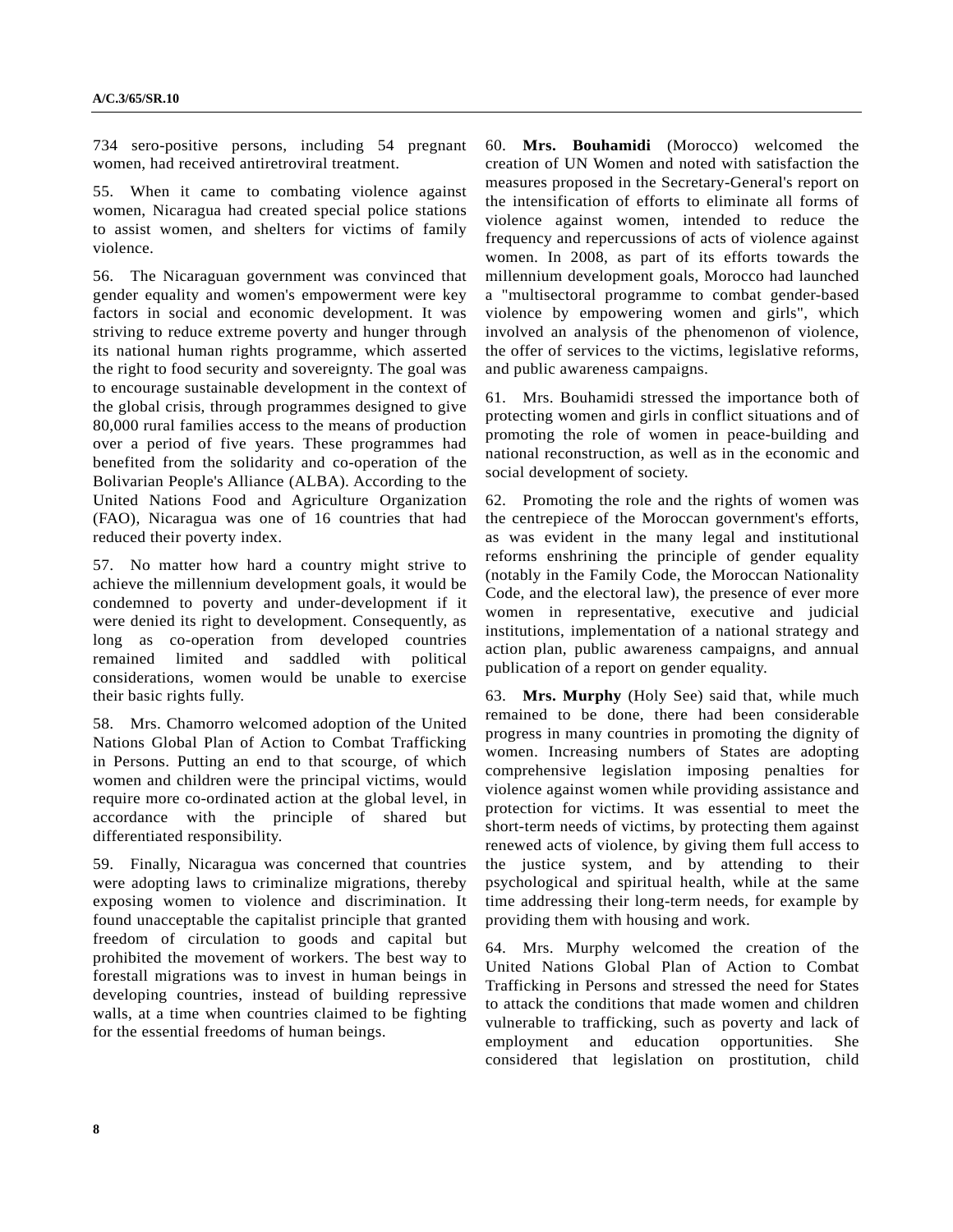pornography and sexual exploitation should be reinforced. The safety of trafficked persons and of their families must be guaranteed at all times. Lastly, legislation relating to human trafficking must be strengthened and enforced.

65. The recent report of the Secretary-General on obstetric fistula (A./65/268) recalled the importance of protecting the health of women, and especially of pregnant women and new mothers. Predicating aid to developing countries on the basis of acceptance of family planning methods not respectful of the human person did nothing to advance the health and wellbeing of women. What was needed was a humancentred approach that was fully respectful of the intrinsic dignity and worth of every person, from conception to natural death.

66. **Mrs. Andamo** (Thailand) said that gender equality and women's empowerment had been priorities for Thailand since the 1980s. In 2005 her country had achieved MDG 4 on eliminating gender disparity in primary and secondary education, and had reversed the girl/boy ratio in secondary and higher education. It was currently striving to achieve the socalled "MDG-plus" targets, which called in particular for doubling female representation in politics, at both the local and national levels.

67. At the domestic level, Thailand had made crucial amendments to existing laws and had implemented new ones to promote the rights of women, and in particular married or divorced women. A draft law on gender equality would prohibit any gender-based discrimination. At the regional level, Thailand had worked within the Association of Southeast Asian Nations to create a commission for the promotion and protection of women's rights, with a view in particular to enforcing the Convention on the Rights of the Child and the Convention on the Elimination of All Forms of Discrimination against Women (CEDAW).

68. The measures taken to promote gender equality and women's empowerment were aimed at all women, including women in detention, as evidenced by the exhibit organized by a princess of the royal family to publicize United Nations rules for the treatment of female prisoners and non-custodial measures for women offenders, known as the Bangkok Rules. The delegation of Thailand hoped that those rules would be adopted during the 65th session of the General Assembly.

69. With respect to violence against women, Thailand had amended its penal code to criminalize wider categories of sexual violence, and had adopted two new laws, on marital violence and on the prevention and suppression of human trafficking. The Thai government was currently mounting an awareness campaign under the slogan "Gender Equality Starts at Home".

70. When it came to combating human trafficking, Thailand was aware of the multinational dimension of the problem. It had signed memorandums of understanding with its neighbours and had participated in a series of regional meetings, in particular the Bali Process on People Smuggling, Trafficking in Persons and Related Transnational Crime. As the Secretary-General had recommended, Thailand considered it essential to enforce existing bilateral and multilateral agreements in order to combat trafficking in women and girls, but it also intended to conclude new agreements and, in this regard, it welcomed the recent adoption of the United Nations Plan of Action to Combat Trafficking in Persons.

71. Thailand was determined to achieve MDG 5 and had moved vigorously to ensure health care for poor rural mothers, with the result that maternal mortality had declined considerably. It had also taken steps in the area of child nutrition and breast-feeding, and had improved family planning, thereby reducing the risks of mother-to-child transmission of HIV/AIDS. Thailand was currently considering a bill on reproductive health and, in this regard, it supported the Secretary-General's Global Strategy for Women's and Children's Health, convinced that women's health was an essential factor for stability, peace and productivity.

72. Mrs. Andamo welcomed the creation of UN Women, and was fully supportive of its mission and of the appointment of Michelle Bachelet to the position of Under-Secretary-General and Executive Director.

73. **Mr. Zhumabayev** (Kazakhstan) congratulated Michelle Bachelet for her appointment as Under-Secretary-General and Executive Director of UN Women. Kazakhstan saw the creation of this new entity as the "crowning achievement" of four years of negotiation and debate, and was convinced that it would give new impetus to promoting women's interests and their empowerment. It was also confident that the establishment of an Executive Board for UN Women would facilitate speedy adoption of measures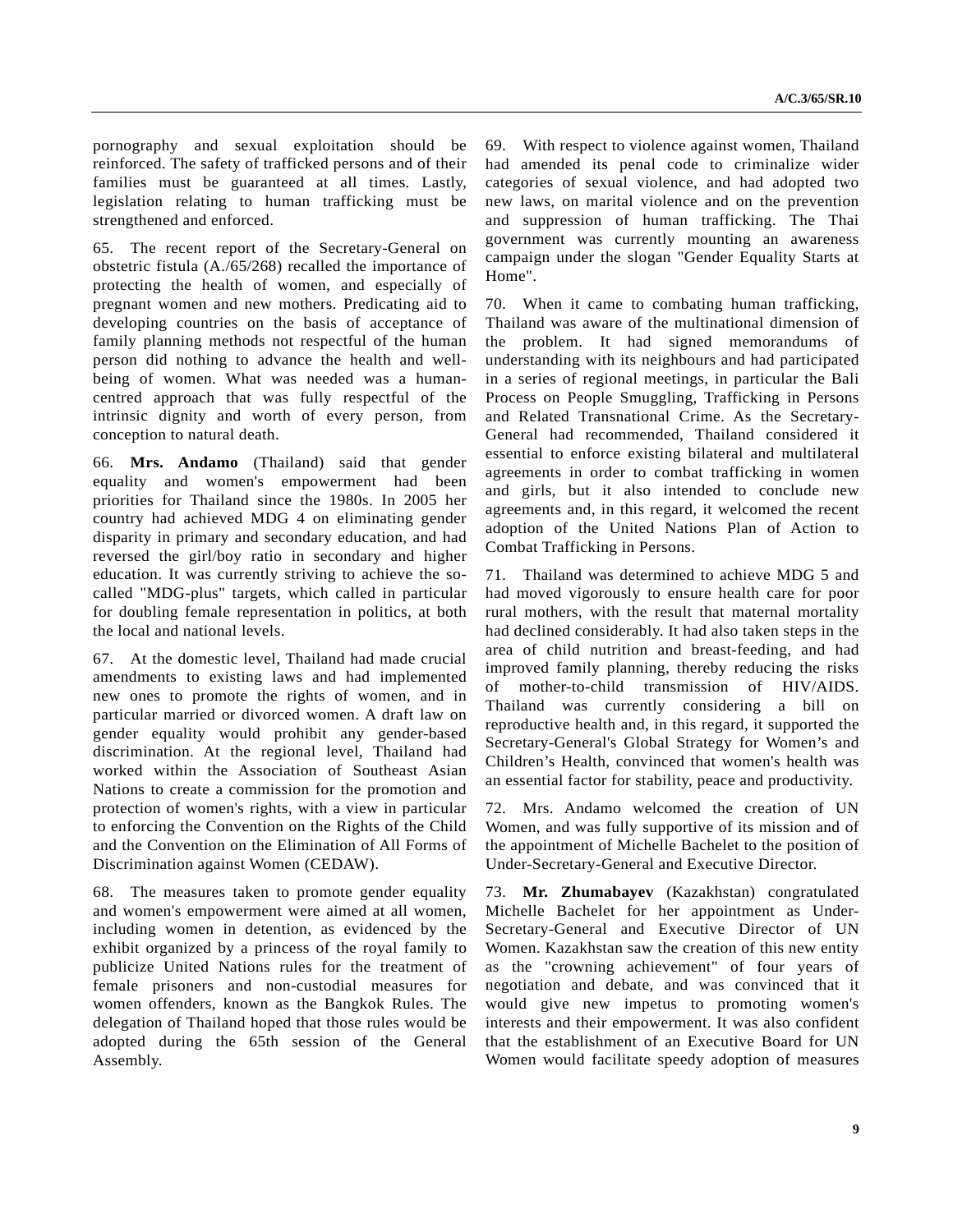to remedy the urgent problems in the area of gender equality. Given the importance of that agency's role, Kazakhstan had decided to seek membership on the Board for the Asian Group.

74. In pursuit of MDG 3 (promoting gender equality and women's empowerment), Kazakhstan, following the example of other countries, had adopted laws to guarantee real equality between all citizens and to protect their rights and freedoms. Its strategy with respect to gender equality was based on two laws concerning guarantees of equal rights and opportunities for men and women, on one hand, and prevention of marital violence, on the other. A national commission had been appointed to co-ordinate the work of public agencies, civil society and international organizations. Kazakhstan was determined to promote gender equality and women's participation in national policymaking, and had placed these matters on the agenda of the Organization for Security and Co-operation in Europe, when it had held the chair.

75. Kazakhstan had made progress in empowering women. For example, women currently had a 52% presence in the business world, compared to 38% in 2000, and women's representation in the lower house of parliament had risen from 13% to 18%. Women also constituted 58% of employees of public agencies, and held 10.3% of management positions, a figure that was expected to rise to 30% by 2016.

76. Determined to become an advanced industrial country, prosperous and responsible, Kazakhstan had adopted a programme of accelerated industrial development. Women, who represented the better educated half of society, had a particular role to play in that process.

77. Lastly, Kazakhstan was committed to pursuing its efforts for gender equality by adhering to international standards, developing its legislation, and making its society more democratic.

78. **Mrs. Birabwa Haveland** (Norway) hailed the creation of UN Women and congratulated Michelle Bachelet on her appointment to the post of Under-Secretary-General. She hoped that UN Women would take the lead in ensuring that the various declarations and resolutions commemorated in 2010 were put to use and that, above all, it would improve their connection with the normative and regulatory framework and their implementation and application on the ground at the country level. Norway hoped that the new entity would

take a leading role in building the capacities of United Nations country teams, assisting the resident coordinators, and supporting national gender equality mechanisms and civil society to bring about change. Norway stood ready to contribute its political, technical and financial support.

79. Gender equality was a moral issue. In order to attack the underlying causes of inequality, the relations between men and women would have to be transformed, and men and boys must be engaged as agents of change to that end. Gender equality was also a question of rights, including women's fundamental rights. UN Women should therefore strengthen the links between the Commission on the Status of Women, the United Nations High Commissioner for Human Rights, and the special procedures. Gender equality was also a question of economic growth and social development. There was a clear and well demonstrated correlation between women's health, their education level and their participation in the workforce, on one hand, and a nation's economic performance. The experience of Norway and other countries had proven that a country did not have to be rich to have policies that promoted social justice and equal opportunities. The crucial factor for success was political will.

80. There were a number of reports to show that the disadvantaged in most parts of the world were women, children, in particular girls, and persons with disabilities. Progress had been made but it was uneven. It was time, therefore, to mainstream gender equality and disability considerations in all social development policies. It was difficult, however, to talk about women's rights if women continued to be exposed to violence. Norway strongly supported the Secretary-General's global campaign to end violence against women and it had taken measures to fight the menace at home and abroad.

81. Norway was determined to achieve the Millennium Development Goals. In particular, it had taken special responsibility to reduce child mortality under five years and improve women's health (goals 4 and 5), and in this connection it was actively supporting the Secretary-General's Global Strategy for Women's and Children's Health. Various reports showed that gender equality was the single most important catalyst for change. Norway had made this a priority and it urged all nations to follow its example by implementing the Convention on the Elimination of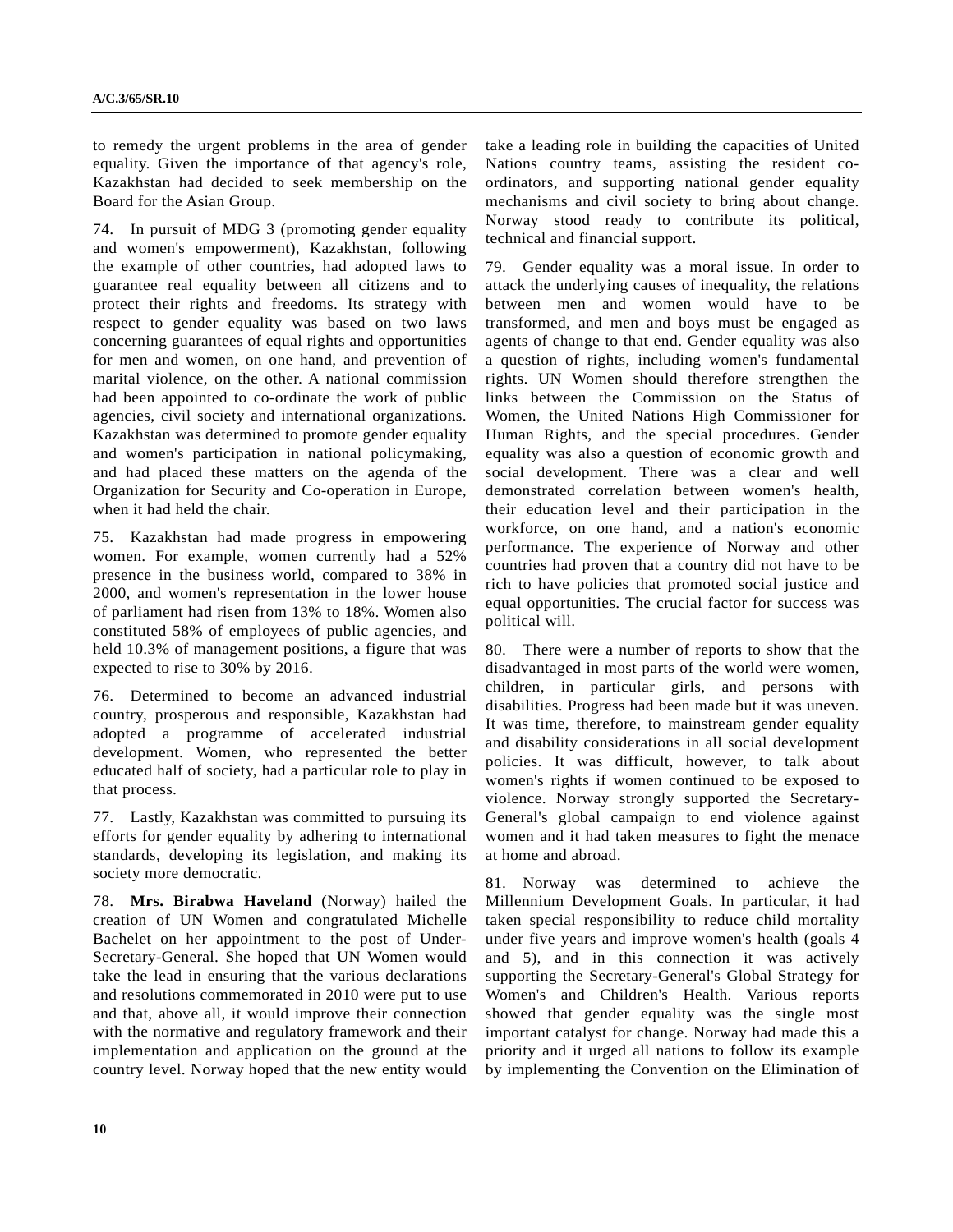All Forms of Discrimination against Women, the Beijing Platform for Action and the Security Council resolutions on women, peace and security.

82. **Mr. Rastam** (Malaysia) said that 2010 held great significance for gender equality and women's empowerment, as it marked the 15th anniversary of the Beijing Platform for Action and the 10th anniversary of Security Council resolution 1325 (2000) on women, peace and security, and it had seen the creation of the new United Nations Entity on Gender Equality and the Empowerment of Women (UN Women). It must be recognized, however, that obstacles to implementation of commitments taken in that context still persisted in 2010. Fortunately, women's issues were no longer isolated from the rest of government policy but were an integral part of national programmes, in recognition that gender equality was not only a goal in itself but also a means of achieving the Millennium Development Goals. Recalling that Malaysia had chaired the Economic and Social Council in 2010, Mr. Rastam hailed the Ministerial Declaration on international implementation of the agreed objectives and commitments with respect to gender equality and women's empowerment, adopted by the Council, calling it a strong, action-oriented text.

83. Considerable progress had been made in Malaysia on the gender equality front. Thus, 97% of girls were enrolled in primary education, and female enrolment in higher education was 61%, while the female literacy rate in 2008 was 89.5%. In 2008, female life expectancy was 76.4 years and the maternal mortality rate was 0.3 per 1000 live births. To combat poverty, a microcredit programme for indigent women had been instituted in 1987. Women currently constituted 36% of the workforce and this proportion was expected to grow under the influence of childcare grants. When it came to combating violence against women, the government was pursuing a zero-tolerance policy combined with victim protection, and the Penal Code had been amended in 2006 to include various categories of marital violence.

84. Women's participation in the decision-making process – they held 24.8% of management positions in 2010 – was encouraged by a law dating from 2004. In 2001 the federal constitution had been amended to prohibit gender-based discrimination. There were still challenges, however, relating notably to the impact of the economic crisis and the spread of HIV/AIDS,

which must be addressed in collaboration with civil society, including NGOs.

85. **Mrs. Alsaleh** (Syrian Arab Republic) supported the declaration made by the delegate of Yemen on behalf of the Group of 77 and China. She said that the question of the advancement of women was crucial, for it lay at the basis of sustainable development and of society. She also stressed the importance of specific national, regional, religious and cultural characteristics when it came to implementing activities and strategies for the advancement of women.

86. Determined to honour its international obligations, the Syrian government had established institutional mechanisms to supervise and monitor those activities, particularly as they related to the protection of women and children. The authorities had established a comprehensive national project to combat poverty and had launched a study to identify rural women's needs, as well as a national strategy for reproductive health, with objectives in line with the National Population Strategy and the Health Ministry's Strategy for 2001-2020 and consistent with goals agreed at the international level. The Syrian Arab Republic had introduced interregional, regional and national training programmes and seminars to raise public awareness of international instruments for the advancement of women.

87. In this context, it was imperative to address the issue of liberating the occupied Syrian territory of Golan and to establish a just and lasting peace, in order to put an end to the suffering of the people concerned. In this regard, attention must be paid to the situation of women, mainly Syrian women, living in the occupied territory: this was something that the Secretary-General had not mentioned in his report on intensification of efforts to eliminate all forms of violence against women, although the Syrian government had sent him several letters with detailed information on the question. Women in the occupied Golan were victims of arbitrary arrest and detention and were separated from their families, as they were not authorized to cross that zone to return to their country, and even humanitarian cases needed authorization from the occupying power. Mrs. Alsaleh reiterated the need for a holistic approach to combating all forms of violence against women, including women living under foreign occupation, and she called upon Israel to respect international humanitarian law and international human rights law. She hailed the creation of the new UN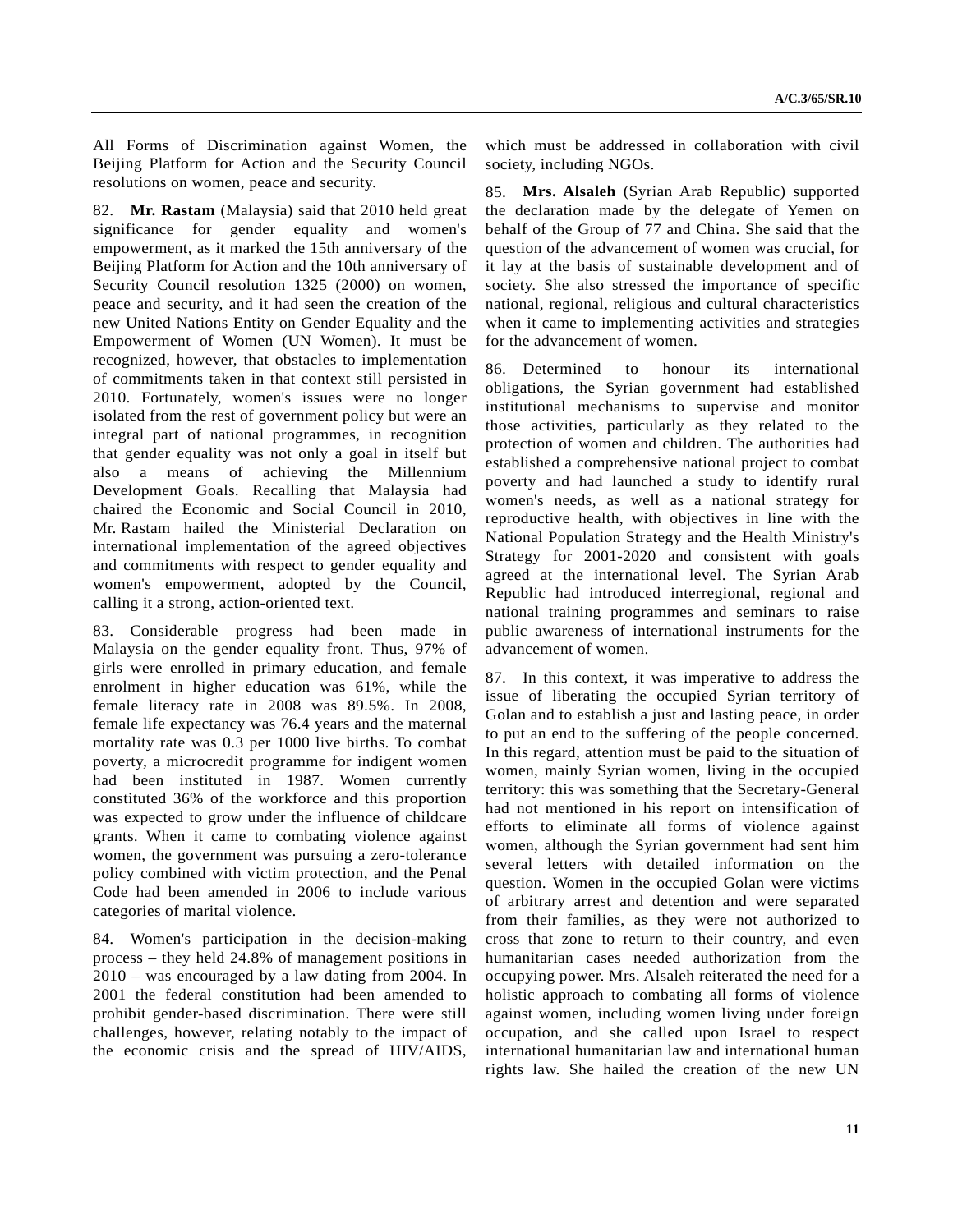Women, and expressed the hope that it would address, as it must, the situation of Syrian, Palestinian and Lebanese women living under foreign occupation.

88. **Mrs. Ojiambo** (Kenya) supported the respective declarations of Yemen on behalf of the Group of 77 and China and of Malawi on behalf of the African Group. She said that her country had made considerable progress toward gender equality and women's empowerment since adoption of the Beijing Platform for Action, establishing legal and institutional frameworks and incorporating the gender perspective in its development policies, especially in its "Vision 2030" development plan. It had also established a national commission on gender equality and development, a fund for female entrepreneurs, and a social protection fund, and had implemented a national action plan on equality, which called for the appointment of equality officers within government ministries and enterprises. The new Constitution of Kenya required that at least 15% of the national budget should be devolved to the provinces, with a few in particular to helping women, who accounted for the majority of the informal SME sector, and guaranteeing citizens access to land on a footing of equality and with respect for ownership rights. Parliament had also been asked to adopt legislation recognizing and protecting matrimonial property.

89. The Kenyan government had adopted an action plan to prevent violence and to assist victims, by facilitating their access to justice, in particular through the National Commission on Human Rights and Equality, which had the power to receive complaints and order reparations. The issue of trafficking in women and girls remained a great challenge in conflict or post-conflict situations in Africa. Kenya welcomed the adoption in August 2010 of the United Nations Global Plan of Action against trafficking in persons and was committed to transposing into its domestic legislation the provisions of the United Nations Convention against Transnational Organized Crime and the Additional Protocol to Prevent, Suppress and Punish Trafficking in Persons, Especially Women and Children. Lastly, Mrs. Ojiambo praised the work of UNIFEM, UNDP, UNFPA and UNAIDS, which were helping developing countries to achieve gender equality and women's advancement.

90. **Mrs. Chisanga-Kondolo** (Zambia) supported the respective declarations of Yemen on behalf of the Group of 77 and China, of Malawi on behalf of the

African Group, and of the United Republic of Tanzania on behalf of the Southern African Development Community. She considered it appropriate in 2010 to reinforce international commitments relating to gender equality and women's empowerment, but also to assess the remaining gaps and how to fill them. Promoting gender equality was an important feature of Zambia's development strategy. She drew attention to creation of the Citizen Economic Empowerment Fund intended to promote women's access to financing. Zambian financial institutions were also striving to eliminate the bottlenecks that women still faced in the banking and financial sectors. On another front, a land reform programme called for granting 30% of property titles to women, and a positive discrimination programme that awarded 25% of scholarships to girls was still in effect in the education field.

91. Mrs. Chisanga-Kondolo said that Zambia, which had ratified the CEDAW and other pertinent regional instruments, was determined to honour its commitments under those instruments, and it supported the Secretary-General's "UNiTe to End Violence against Women" campaign. As well, Parliament was currently examining a draft law against sexist violence and a national action plan against that type of violence had been established. Lastly, Zambia had recently adopted a law against human trafficking, one that penalized traffickers and provided protection for victims. With respect to the Millennium Development Goals, violence against women and the feminization of HIV/AIDS remained important challenges for Zambia: 16% of women (versus 12% of men) were affected by the virus, and the maternal mortality rate was 449 per 100,000 live births. Mrs. Chisanga-Kondolo hoped that discussions in the context of the Global Strategy for Women's and Children's Health would address these challenges. Welcoming the creation of UN Women, she called on the international community to honour its development commitments.

92. **Mrs. Melón** (Argentina) supported the declarations of the Group of 77 and China and of the Rio Group. She saw the year 2010 as a milestone, marking the 15th anniversary of the Beijing Declaration and Platform for Action as well as the bicentenary of the Argentine Republic.

93. Since adoption of the 1991 law on parliamentary quotas, Argentina had made progress in terms of women's participation in political life. Mrs. Melón listed the positions of responsibility held by women in